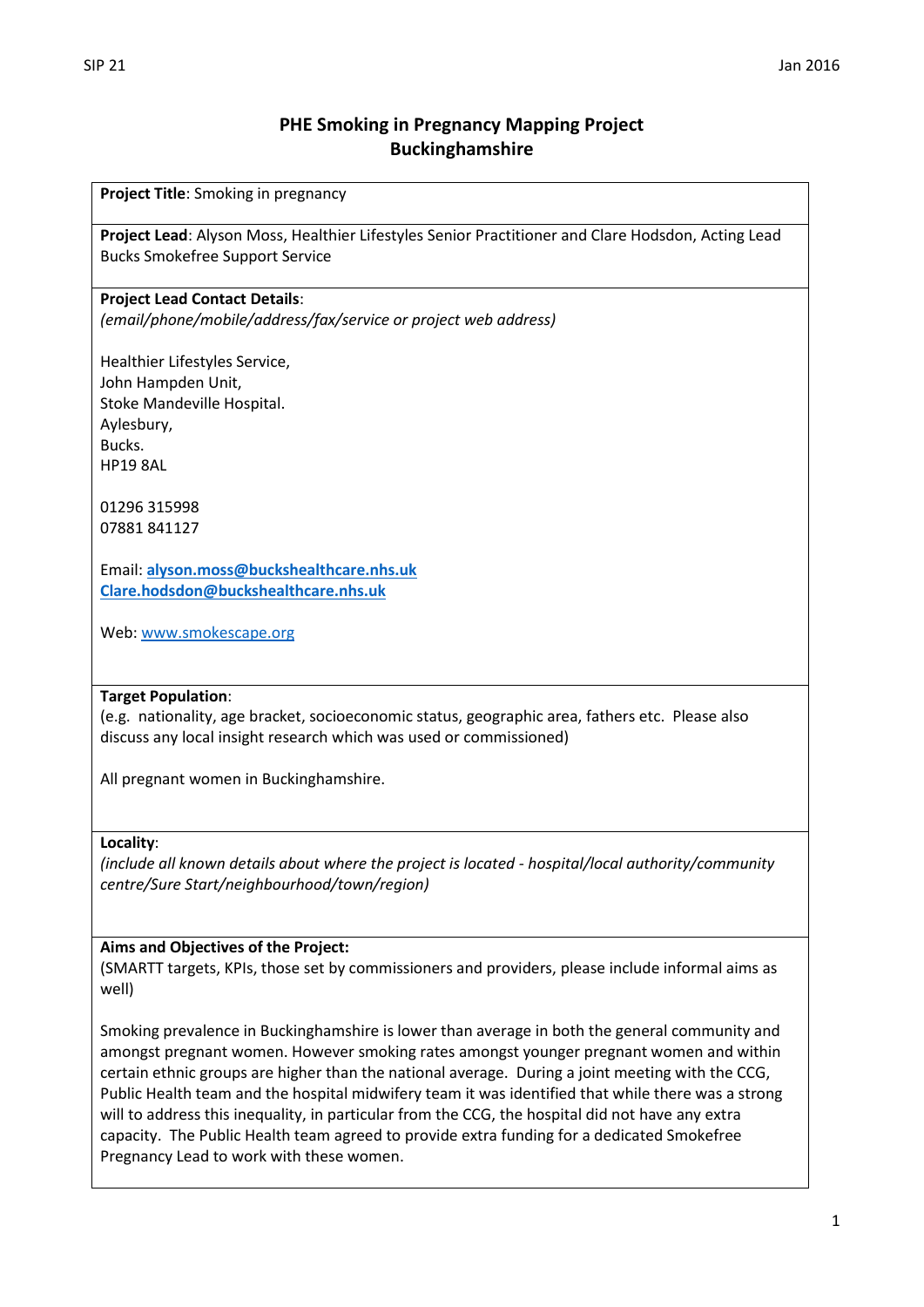#### **Brief Description of the Project and how it operates:**

(please include background to how the project was initiated, obstacles faced during setup and throughout and how/if they were overcome, training arrangements for staff)

A team of two offered training to all midwives which was delivered during team meetings. The community midwifery team is comprised of 61 midwives spread across 12 community teams and not all midwives were able to attend the formal training sessions. These midwives were trained by colleagues who had attended the training with the Team Lead assuming responsibility for ensuring this was completed. The training was delivered between February and April 2014 ahead of programme implementation on 1<sup>st</sup> May 2014.

Training covered use and maintenance of the CO monitor, techniques for discussing tobacco use with clients in a sensitive manner, data recording in the green handheld notes used by midwives and the care pathway for stop smoking support. The rationale behind CO monitoring was discussed, including information about the impact of carbon monoxide on a developing foetus. NICE Guidance on CO monitoring was also covered. All trainees were given a free pen as a gift. The training has now been included in the schedule of mandatory training for midwives which is offered in 3 yearly cycles.

CO monitors were allocated to midwives during the training session with serial numbers of the monitors being recorded against a named midwife. The Point of Care Team advised that as CO monitors are considered to be a medical equipment device which provides results from a test and as such should be subject to stringent reliability tests. After negotiation, it was agreed that the monitors would be tested on a yearly basis to ensure they were working correctly. This testing will be done in conjunction with the testing of other equipment used by midwives, e.g. weighing scales. A protocol was developed to ensure this testing takes place and so approval for the use of CO monitors by midwives was granted by the Point of Care team.

Handheld notes used by midwives in Buckinghamshire already included a section on tobacco use which meant that the notes templates did not need to be revised. Midwives were able to use existing paperwork rather than being trained to use a new system of data recording.

A dedicated smoke free pregnancy lead was identified to work one day per week on the programme and all referrals are sent through her on an "opt out" basis.

A press release notified the community about the inclusion of the test at "booking in appointments".

#### **Outcomes:**

*(provide baseline, please also include formal and informal outcomes - e.g. a drop in the number of pregnant smokers, changing attitudes amongst clinical staff,)*

Attitudes to CO testing amongst the midwives have improved since the programme was implemented. Initial resistance focused on fears of damaging the client relationship, although none of the midwives refused to offer the test to their clients. These fears have proven to be unfounded and most midwives now consider the test to be a useful tool for engaging with clients.

Two cases of CO exposure from boiler malfunction have been identified as a result of the CO test being administered and there have also been incidences of secondhand smoke exposure being detected.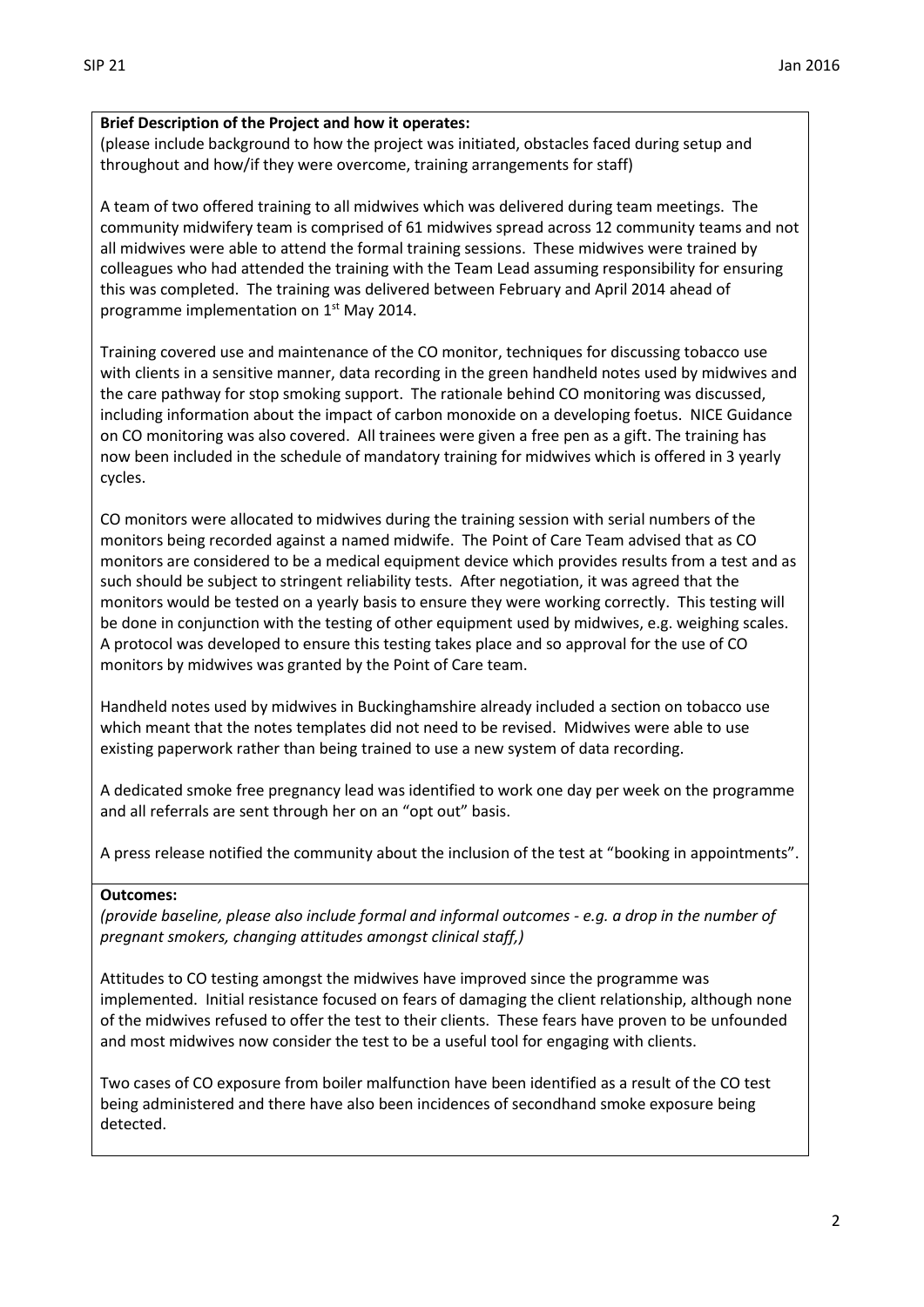It is too early to draw any conclusions about the success of the programme although a positive change in attitudes towards raising the issue of tobacco use with clients has been acknowledged. The change in culture around offering CO monitoring is gradual but it is hoped that the test will eventually be considered routine and that mothers-to-be will expect to be offered this test as part of standard pre-natal care in the future.

The audit was carried out to evaluate the implementation of the Co monitoring all pregnant women initiative, one year after the launch.

All data for this audit originates from 300 maternity hand-held notes. These notes record a history of care during a mother's pregnancy, labour and birth as observed by members of the BHT midwifery team.

These notes are stored by BHT after birth.

The hand held notes used for this audit were from Stoke Mandeville Claydon Wing and Wycombe Birthing centre; they represent a selection of live births in Buckinghamshire between January and May 2015.

These births fall in to a timeline that is nine months to a year after the full implementation of the CO monitoring initiative. I.e. The training and supporting community midwives on how to record CO readings of pregnant women at their booking in appointments and again at 28 to 34 week visits.

**Age:** Sample Age range – 18 - 44 years

#### **Smoking status:** Total current smokers 26 = 11.5% Total who quit in last 12 months = 30

## **Anyone else at home who smokes:**

60 lived with a smoker

## **Discussion recorded (tick boxes on page 21 of notes):**

Out of 60 mothers living with a smoker, plus 13 mothers that smoke but do not live with a smoker = 73

(73 mothers exposed to own or secondhand smoke in the home) 22 ticked box – N/A (Not appropriate to have a discussion) 10 were blank (not filled in) 41 ticked box - Had a discussion.

## **CO taken at 12 weeks:**

SMH - 32/140 had test = 22.86% Result recorded WH - 36/160 had test = 22.5% Result recorded Therefore 12 week CO testing rate = Approx. ratio 1:5

## **CO taken at 28 – 36 weeks:**

SMH - 3/140 had test = 2.14% Result recorded WH = 4/160 had test = 2.5% Result recorded 28 - 36 week CO testing = Approx. ratio 1:43

## **No cannabis or shisha recorded**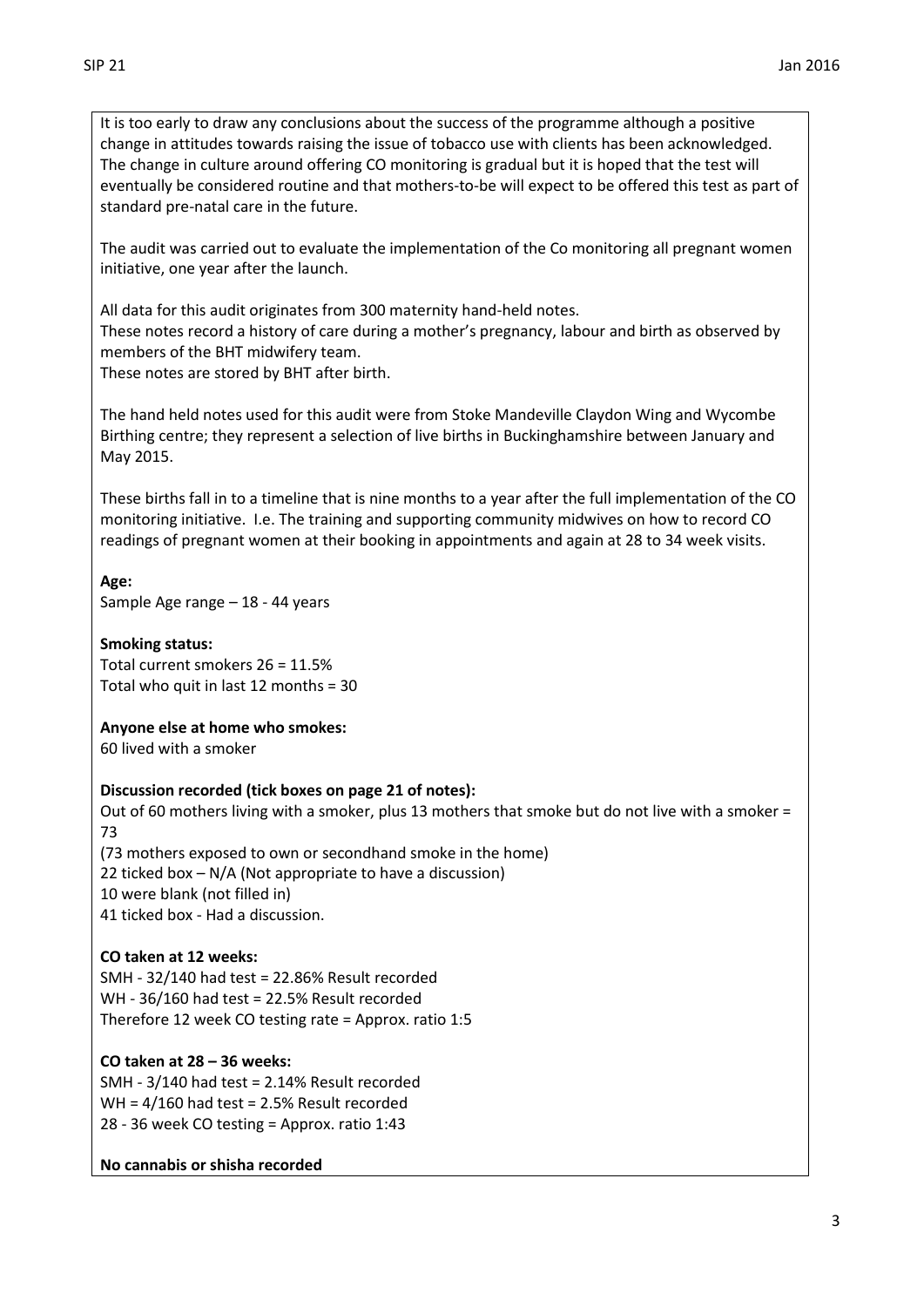## **Referral to BSSS:**

Out of 26 current smokers 3 were referred to BSSS = 11.53% 13 declined a referral = 50% 10 not offered referral or had anything recorded = 38.4%

Of the 3 marked as referred, only 2 names were found on BSSS referral/quit manager database.

## **Ethnic origin:**

Of current smokers = 24 European, 1 Caribbean, 1 other white.

## **Management plan notes:**

Out of the 300 only 1 set of notes had any comment about a referral to BSSS

## **In 'Plans for pregnancy' ticked to show evidence of discussing health issues associated with smoking in the home /secondhand smoke /effect on baby**

202 marked N/A 26 left blank 72 offered discussion

## **Ticked discussion in 'Plans for pregnancy' against current smokers :**

Out of the 26 Current smokers notes only 18 had a tick to show discussion given (8 left Blank)

# **Ticked discussion in 'Plans for pregnancy' against smokers in the home:**

Out of 60 mothers that live with a smoker only 32 had a tick to show discussion given

There was no recording of "yes" or "intention to quit" noted.

## Since the audit last Summer, overall figures show:

2014-2015 = 132 referrals, and 22 quits.

2015 year to date = 226 referrals and 17 quits.

This rapid increase appears to be a combination of the cooperation of the midwives plus the appointment of a designated advisor (part time) who only works with pregnant smokers and she is being very affective and is very busy!!

In September 2015, the new IT system has included a mandatory field on CO monitoring. Ongoing evaluation and audit will hopefully be more straightforward.

## **Relationship to current evidence base:**

(in particular which evidence was drawn on during the project design?)

## **Evaluation**:

*(formal and informal, was it published, if an evaluation has not been carried out please explain why not - funding?)*

An audit was conducted in the Summer of 2015. Results highlighted above.